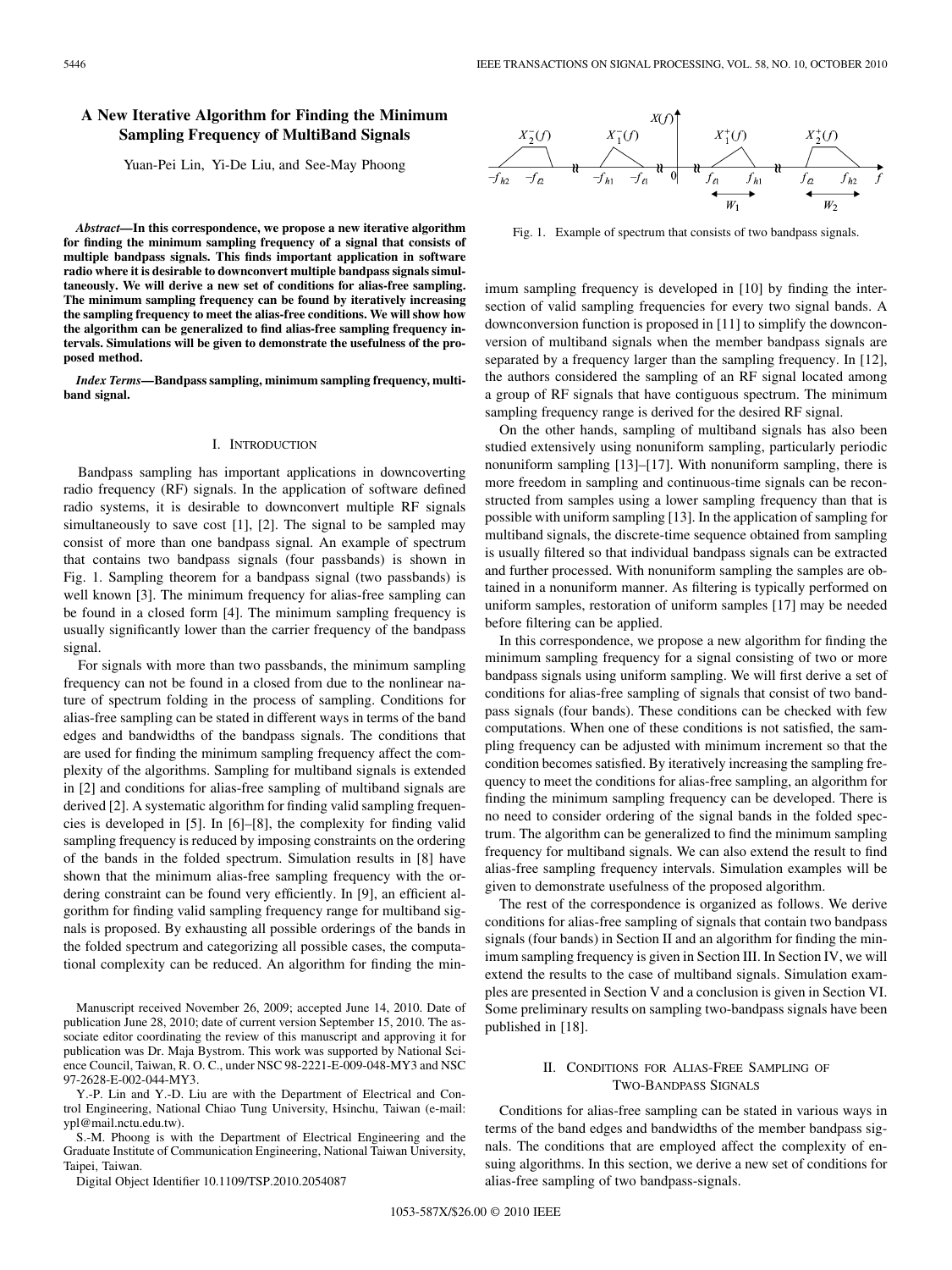

Fig. 2. (a) The spectrum of a hypothetical two-band signal  $Y(f)$ . (b)  $Y(f +$  $f_0$ ), where  $f_0 = (f_{p_1} + f_{q_2})/2$ . (c) An example of the folded spectrum for the interval  $[0, f_s)$  when  $a(\text{mod} f_s) \geq (-a)(\text{mod} f_s)$ . (d) An example of the folded spectrum for the interval  $[0, f_s)$  when  $a(\text{mod} f_s) < (-a)(\text{mod} f_s)$ .

Suppose we are to sample a signal  $X(f)$  that consists of two bandpass signals  $X_1(f)$  and  $X_2(f)$  as shown in Fig. 1. Assume  $X_i(f)$ is nonzero only in the passbands, i.e.,  $X_i(f) = 0$ , for  $|f| \le f_{l_i}$ , and  $|f| \ge f_{h_i}$ ,  $i = 1, 2$ , where  $f_{\ell_i}$  and  $f_{h_i}$  are band edges, and  $W_i = f_{h_i} - f_{\ell_i}$  are the one-sided bandwidths (Fig. 1). Let  $X_i^+(f)$ , and  $X_i^-(f)$  denote respectively the positive frequency part and neg- $W_i = f_{h_i} - f_{\ell_i}$  are the one-sided bandwidths (Fig. 1). Let  $X_i^+(f)$ ,  $\overline{i}(f)$  denote respectively the positive frequency part and negative frequency part of  $X_i(f)$ . There are four signal bands,  $X_1^+(f)$ , and  $X_i^{-1}$ ,  $f_i$  are the since calculated contentration  $(x, y, z)$  and  $X_i^{-1}(f)$  denote respectively the positive frequency part and negative frequency part of  $X_i(f)$ . There are four signal bands,  $X_1^+(f)$ ,  $X_1^-(f)$ ,  $X_$ overlap and result in aliasing after sampling, there are a total of  $C_2^4 = 6$  cases. Note that  $X_1^+(f)$  and  $X_1^-(f)$  are symmetric with respect to 0, and so are  $X_2^+(f)$  and  $X_2^-(f)$ . If  $X_1^+(f)$  and  $X_2^+(f)$  are n cases. Note that  $X_1^+(f)$  and  $X_1^-(f)$  are symmetric with respect to 0,<br>and so are  $X_2^+(f)$  and  $X_2^-(f)$ . If  $X_1^+(f)$  and  $X_2^+(f)$  are not aliasing<br>after sampling, then  $X_1^-(f)$  and  $X_2^-(f)$  will not be aliasing b and so are  $X_2^+(f)$  and  $X_2^-(f)$ . If  $X_1^+(f)$  and  $X_2^+(f)$  are not aliasing<br>after sampling, then  $X_1^-(f)$  and  $X_2^-(f)$  will not be aliasing by sym-<br>metry. Similarly, if  $X_1^-(f)$  and  $X_2^+(f)$  are not aliasing after  $\lim_{T \to \infty} \lim_{T \to \infty} \frac{H_2(T) \cdot H_1(T)}{T}$  and  $\frac{H_2(T)}{T}$  will not be aliasing by sym-<br>larly, if  $X_1^-(f)$  and  $X_2^+(f)$  are not aliasing after sampling,<br>) and  $X_2^-(f)$  will not be aliasing. Thus, we need to consider  $\frac{1}{1}(f)$  and  $X_2^+(f)$  are not aliasing after sampling, then  $X_1^+(f)$  and  $X_2^-(f)$  will not be aliasing. Thus, we need to consider<br>only four cases:<br>(a)  $\{X_1^+(f), X_1^-(f)\}$ only four cases:

(a) 
$$
\{X_1^+(f), X_1^-(f)\}\
$$
  
\n(b)  $\{X_2^+(f), X_2^-(f)\}\$   
\n(c)  $\{X_1^+(f), X_2^+(f)\}\$   
\n(d)  $\{X_1^-(f), X_2^+(f)\}\.$  (1)

To discuss the above different cases in a more general setting, we first consider the sampling of a hypothetical two-band signal  $Y(f)$  as shown in Fig. 2(a).  $Y(f)$  consists of  $P(f)$  and  $Q(f)$ , where  $P(f) \neq 0$ , only for  $f_{p_1} < f < f_{p_2}$  and  $Q(f) \neq 0$ , only for  $f_{q_1} < f < f_{q_2}$ . The bandedges  $f_{p_1}, f_{p_2}, f_{q_1}$ , and  $f_{q_2}$  can be positive or negative,  $W_p =$  $f_{p_2} - f_{p_1}$ , and  $W_q = f_{q_2} - f_{q_1}$ .

*Lemma 1:* For the two-band signal  $Y(f)$  in Fig. 2(a), there is no aliasing for a given sampling frequency  $f_s$  if and only if

$$
(f_{q_2} - f_{p_1})(\text{mod} f_s) = 0, \text{ or}
$$
  

$$
(f_{q_2} - f_{p_1})(\text{mod} f_s) \ge W_p + W_q.
$$
 (2)

*Proof:* We observe that there is no aliasing in sampling  $Y(f)$  if and only if there is no aliasing when we sample a shifted version  $Y(f+)$  $f_0$ ), where  $f_0$  is the shift. For convenience we will consider the condition for alias-free sampling of  $Y(f + f_0)$ . Suppose we choose  $f_0$  as  $f_0 = (f_{p_1} + f_{q_2})/2$ , then the shifted pair is as shown in Fig. 2(b), where  $a = (f_{q_2} - f_{p_1})/2, b = f_{q_1} - (f_{p_1} + f_{q_2})/2, c = f_{p_2} - (f_{p_1} + f_{q_2})/2.$ If we consider the folded spectrum in the  $[0, f_s)$  interval, the band edges  $a(\bmod f_s)$  and  $(-a)(\bmod f_s)$  are equal-distanced from  $f_s/2$ . We now discuss two possible scenarios: i)  $a(\text{mod} f_s) \geq (-a)(\text{mod} f_s)$  and ii)  $a(\bmod f_s) < (-a)(\bmod f_s)$ . Examples of these two possible cases are shown respectively in Fig. 2(c) and (d).

i) When  $a(\text{mod}f_s) \geq (-a)(\text{mod}f_s)$  there will be no aliasing if and only if  $(-a)(\text{mod}f_s) = a(\text{mod}f_s)$  or if the interval  $((-a)(\text{mod}f_s), a(\text{mod}f_s))$  is large enough to accommodate the two replicas. That is,  $x = 0$ , or  $x \geq W_p + W_q$ , where  $x = a(\text{mod}f_s) - ((-a)(\text{mod}f_s))$ . The equivalent conditions are

$$
2a(\text{mod}f_s) = 0, \text{ or } 2a(\text{mod}f_s) \ge W_p + W_q. \tag{3}
$$

ii) When  $a(\bmod f_s) < (-a)(\bmod f_s)$  as shown in Fig. 2(d), there is some space between the two replicas and the space is of length  $((-a)(\text{mod}f_s)) - a(\text{mod}f_s)$ . There will be no aliasing if and only if the remaining part of the  $[0, f_s)$ interval is large enough to take in the two replicas. That is,  $f_s - ((-a)(\text{mod}f_s) - a(\text{mod}f_s)) \geq W_p + W_q$ , Or equivalently  $2a(\bmod f_s) \geq W_p + W_q$ . This is the same as the second condition in (3).

Substituting  $a = (f_{q_2} - f_{p_1})/2$  to (3), we obtain the necessary and sufficient condition for alias-free sampling of  $Y(f)$  in (2).

The result in Lemma 1 is for the sampling of a two-band signal with arbitrary band locations. We can apply it to each of the cases in (1). Then we can obtain sufficient and necessary conditions for alias-free sampling of two-bandpass signals. For a given sampling frequency  $f_s$ , there will not be aliasing if and only if the following are true:

$$
2f_{h_1}(\bmod f_s) = 0, \quad \text{or} \quad 2f_{h_1}(\bmod f_s) \ge 2W_1. \tag{4}
$$

$$
2f_{h_2}(\text{mod}f_s) = 0
$$
, or  $2f_{h_2}(\text{mod}f_s) \ge 2W_2$ . (5)

$$
(f_{h_2} - f_{\ell_1}) (\bmod f_s) = 0, \quad \text{or}
$$

$$
(f_{h_2} - f_{\ell_1})(\text{mod}f_s) \ge W_1 + W_2. \tag{6}
$$

$$
(f_{h_1} + f_{h_2})(\text{mod}f_s) = 0, \text{ or}
$$
  

$$
(f_{h_1} + f_{h_2})(\text{mod}f_s) \ge W_1 + W_2.
$$
 (7)

$$
\left( \begin{array}{cccc} \n\lambda & \lambda & \lambda & \lambda & \lambda \\
\lambda & \lambda & \lambda & \lambda & \lambda\n \end{array} \right)
$$

## III. FINDING MINIMUM SAMPLING FREQUENCY: TWO-BANDPASS CASE

For a given sampling frequency  $f_s$ , there will be no aliasing if all four conditions in  $(4)$ – $(7)$  are met. If any one of the conditions is not satisfied, we can make minimum increment to the sampling frequency so that the condition becomes satisfied for each case. Let us first go back to the hypothetical two-band signal  $Y(f)$  that is useful in previous section.

*Lemma 2:* Consider the sampling of the signal  $Y(f)$  in Fig. 2. Suppose there is aliasing for a given sampling frequency  $f_s$ . Then the smallest  $f_{s, new} > f_s$  that yields alias-free sampling of  $Y(f)$  is

$$
f_{s,\text{new}} = \frac{f_{q_2} - f_{p_1}}{\lfloor (f_{q_2} - f_{p_1})/f_s \rfloor}.
$$
 (8)

*Proof:* Consider the folded spectrum in the interval  $[0, f_s)$  as shown in Fig. 2(c) and (d). We discuss the two cases: i)  $a(\bmod f_s)$  <  $f_s/2$  and ii)  $f_s/2 < a \pmod{f_s} < f_s$ , separately. i)  $0 < a \pmod{f_s} <$  $f_s/2$ : When we gradually increase the sampling frequency the band edge  $a(\bmod f_s)$  of replica  $Q(f)$  moves towards 0 while the band edge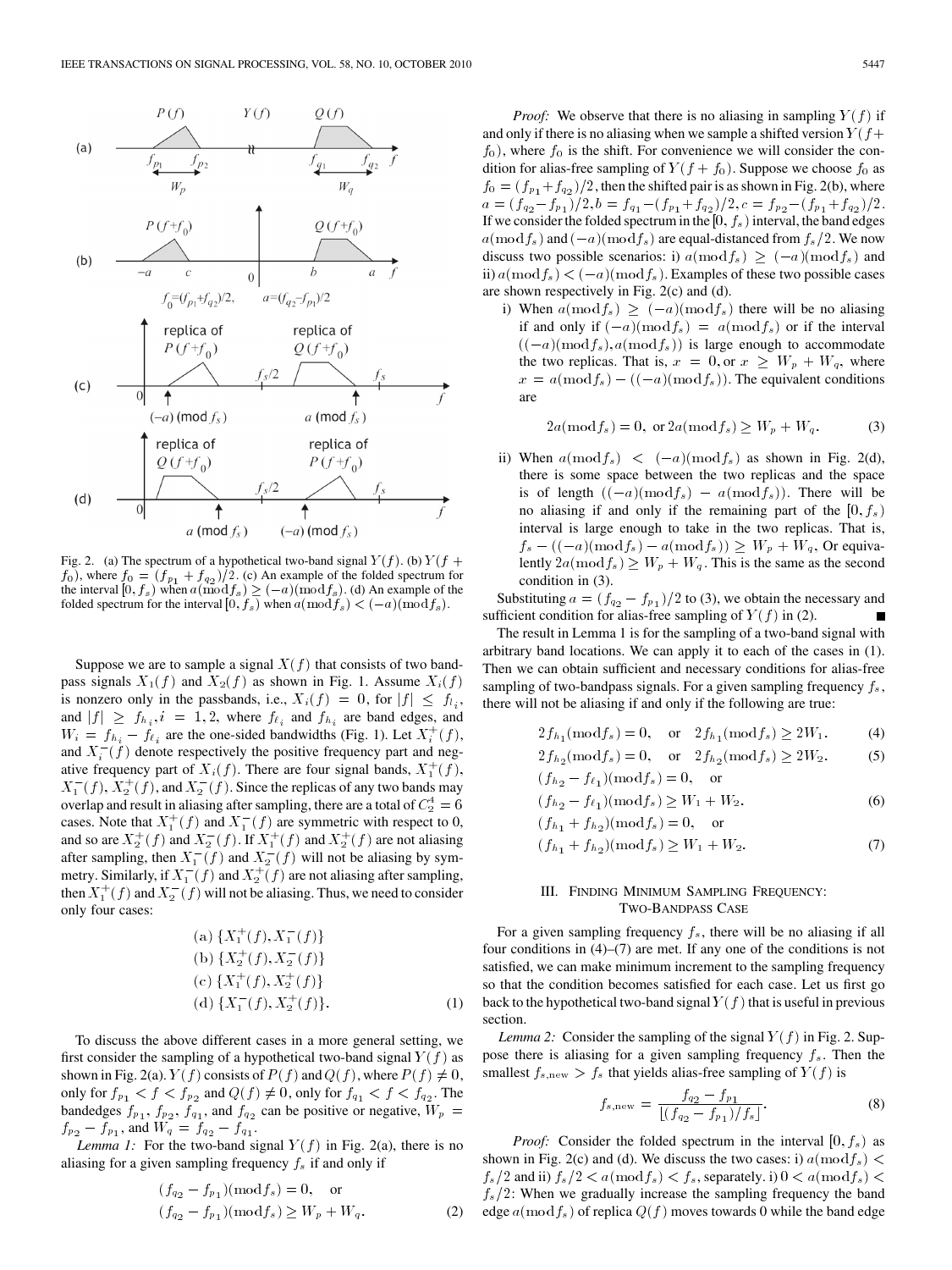$(-a)(\text{mod}f_s)$  of replica  $P(f)$  moves towards  $f_s$ . When the sampling frequency is increased such that  $a(\bmod f_s)$  decreases to 0, then the condition in (2) becomes satisfied. ii)  $f_s/2 < a$  (mod $f_s$ )  $\lt f_s$ : Similarly the condition in (2) becomes satisfied when  $a(\text{mod} f_s)$  decreases to  $f_s/2$ . Therefore, we can conclude that the alias-free condition in (2) can be satisfied by increasing the sampling frequency such that a becomes an integer multiple of  $f_s/2$ . The smallest new sampling  $f_{s, new}$  for this to happen can be computed as follows. Let us write  $a$  as  $a = n_a f_s/2 + r_a$ , where  $r_a = a \pmod{f_s/2}$  and  $n_a = \lfloor a/(f_s/2) \rfloor$ . Then we have  $a = n_a f_{s, new}/2$ , or  $f_{s, new} = 2a/n_a$ . Using the fact that  $n_a = \lfloor 2a/f_s \rfloor$ , we obtain the expression of  $f_{s, new}$  in (8).

We can apply Lemma 2 to the cases in (1). Then for each case in (1), we can obtain a formula for adjusting the sampling frequency so that the corresponding alias-free conditions in (4)–(7) is satisfied:

$$
f_{s, \text{new}} = 2f_{h_1}/[2f_{h_1}/f_s]
$$
 (9)

$$
f_{s,\text{new}} = 2f_{h_2}/[2f_{h_2}/f_s]
$$
 (10)

$$
f_{s,\text{new}} = (f_{h_2} - f_{\ell_1}) / \lfloor (f_{h_2} - f_{\ell_1}) / f_s \rfloor \tag{11}
$$

$$
f_{s,\text{new}} = (f_{h_1} + f_{h_2}) / [(f_{h_1} + f_{h_2}) / f_s]. \tag{12}
$$

*Proposed Iterative Algorithm for Two-Bandpass Signals:* Using the conditions for alias-free sampling in Section II and the methods for computing new sampling frequency for each case, we have the following iterative algorithm for finding the minimum sampling frequency. To start off, let  $f_s = 2(W_1 + W_2)$ , which is the lowest possible sampling frequency for no aliasing.

- 1. Examine the conditions for alias-free sampling in (4)–(7) one by one. If any one of the condition is not satisfied, go to the next step. If all the conditions are satisfied, then we have found the minimum sampling frequency.
- 2. For the condition that is violated in Step 1, compute the corresponding new sampling frequency using  $(9)$ – $(12)$ . Go to Step 1.

There is no need considering the ordering of signal bands in the folded spectrum. The conditions in  $(4)$ – $(7)$  can be easily examined and frequency adjusted in (9)–(12). Usefulness of the algorithm will be verified numerically in Section V.

*Intervals for Alias-Free Sampling:* In practice it is of interest to obtain an interval for alias-free sampling instead of just the minimum sampling frequency. To do this, let us go back to the hypothetical twoband signal  $Y(f)$  in Fig. 2(a). Suppose there is no aliasing for a given sampling frequency  $f_s^*$ . When we gradually increase the sampling frequency, the bandedges of the replicas will touch. Let the corresponding frequency be  $f_{s, new}$ . There will be aliasing if we increase the sampling frequency further. Following a procedure similar to that in Lemma 2, we can express  $f_{s, new}$  as

$$
f_{s, new} = (f_{q_1} - f_{p_2}) / [(f_{q_1} - f_{p_2}) / f_s].
$$

Applying this result to each of the four cases using  $f_s^* = f_{s,\text{min}}$ , we can obtain four sampling frequencies, say  $f_{u_1}, f_{u_2}, f_{u_3}, f_{u_4}$ . When we choose sampling frequency from the interval

$$
f_{s,\min} \le f_s \le f_{s,\max}
$$

where  $f_{s, \max} = \min\{f_{u_1}, f_{u_2}, f_{u_3}, f_{u_4}\}\$ , there will not be aliasing. We can see that once  $f_{s,\min}$  is known, an alias-free sampling interval can be easily obtained by computing  $f_{s, \text{max}}$ , which requires only the computation of  $f_{u_i}$  for  $i = 1, 2, 3, 4$  and the minimum of these four frequencies. We can also use  $f_{s, \text{max}}$  to find the next interval for alias-free sampling. In particular using  $f_{s, \text{max}}$  plus a small  $\epsilon$  as the starting frequency in the proposed iterative algorithm, we can find the next aliasfree sampling frequency and alias-free sampling interval.

*Sampling With Guard Bands:* In practice it is desirable to have guard bands between different bandpass signals after sampling. Suppose the minimum guard band is  $GB$ . Then every 2 replicas from different bandpass signals should be spaced apart by at least  $GB$  after sampling. Let us make the following adjustment of band edges for  $X_1(f)$  and  $X_2(f)$ 

$$
f'_{h_i} = f_{h_i} + GB/2,
$$
  
\n
$$
f'_{\ell_i} = f_{\ell_i} - GB/2, \text{ for } i = 1, 2.
$$
 (13)

Then  $X_1(f)$  and  $X_2(f)$  have expanded one-sided bandwidths  $W'_1$  =  $W_1 + GB$ , and  $W_2' = W_2 + GB$ , respectively. The iterative algorithm in Section III can be modified accordingly. The original band edges and bandwidths are used to check  $(4)$ – $(5)$  and to increase the sampling frequency in (9)–(10) when the conditions are not satisfied. The new band edges in (13) and the expanded bandwidths  $W_i'$  are used to check  $(6)$ – $(7)$  and to increase the sampling frequency in  $(11)$ – $(12)$  when the conditions are not satisfied. As a result there will be a spacing of at least  $GB$  between replicas of different bandpass signals.

### IV. MULTIBAND SIGNALS

We can extend the proposed algorithm to find the minimum sampling frequency for signals that contain multiple bandpass signals. Suppose we are to sample a signal consisting of N bandpass signals  $(2N$  bands). Since every two of the passbands may cause aliasing, we need to consider  $C_2^{2N}$  cases. However, we will see that due to symmetry these  $C_2^{2N}$ cases result in only  $N^2$  conditions. First consider the pair  $X_i^+(f)$  and  $X_i^-(f)$ . There is no aliasing if

$$
2f_{h_i}(\text{mod}f_s) = 0, \quad \text{or} \quad 2f_{h_i}(\text{mod}f_s) \ge 2W_i, \tag{14}
$$

for  $i = 1, 2, ..., N$ . Thus, we have N alias-free conditions. Consider the other  $C_2^{2N}$  – N cases. If replica of  $X_i^+(f)$  and  $X_j^+(f)$  are not aliasing after sampling, then replicas of  $X_i^-(f)$  and  $X_j^-(f)$  will not be aliasing due to symmetry. The corresponding condition is

$$
(f_{h_j} - f_{\ell_i})(\text{mod}f_s) = 0, \text{ or}
$$
  

$$
(f_{h_j} - f_{\ell_i})(\text{mod}f_s) \ge W_i + W_j,
$$
  
for  $1 \le i < j \le N$ . (15)

Similarly, if  $X_i^+(f)$  and  $X_j^-(f)$  are not aliasing after sampling, then  $X_i^-(f)$  and  $X_j^+(f)$  will not be aliasing. This requires

$$
(f_{h_i} + f_{h_j})(\text{mod}f_s) = 0, \text{ or}
$$
  

$$
(f_{h_i} + f_{h_j})(\text{mod}f_s) \ge W_i + W_j,
$$
  
for  $1 \le i < j \le N$ . (16)

There are N conditions in (14),  $N(N - 1)/2$  conditions in (15) and  $N(N-1)/2$  conditions in (16). Combining (14)–(16), we have a total of  $N^2$  conditions. We can examine each of the  $N^2$  conditions. If one condition is not satisfied, we can always increase the sampling frequency so that the condition becomes satisfied. By iteratively examining the conditions and increasing the sampling frequency, we can find the minimum frequency for alias-free sampling. Similar to the two-bandpass case, we can find alia-sfree sampling intervals for multiband signals by considering every pair of bandpass signals. Moreover, we can leave guard bands between different bandpass signals after sampling as in the two-bandpass case. We can make the adjustment of band edges and bandwidths and use the conditions in (15)–(16).

*Ordering Constraint:* We can also extend our algorithm to the case when the replicas are constrained to have a certain ordering [6]–[8] in the folded spectrum. For example, suppose it is desirable that the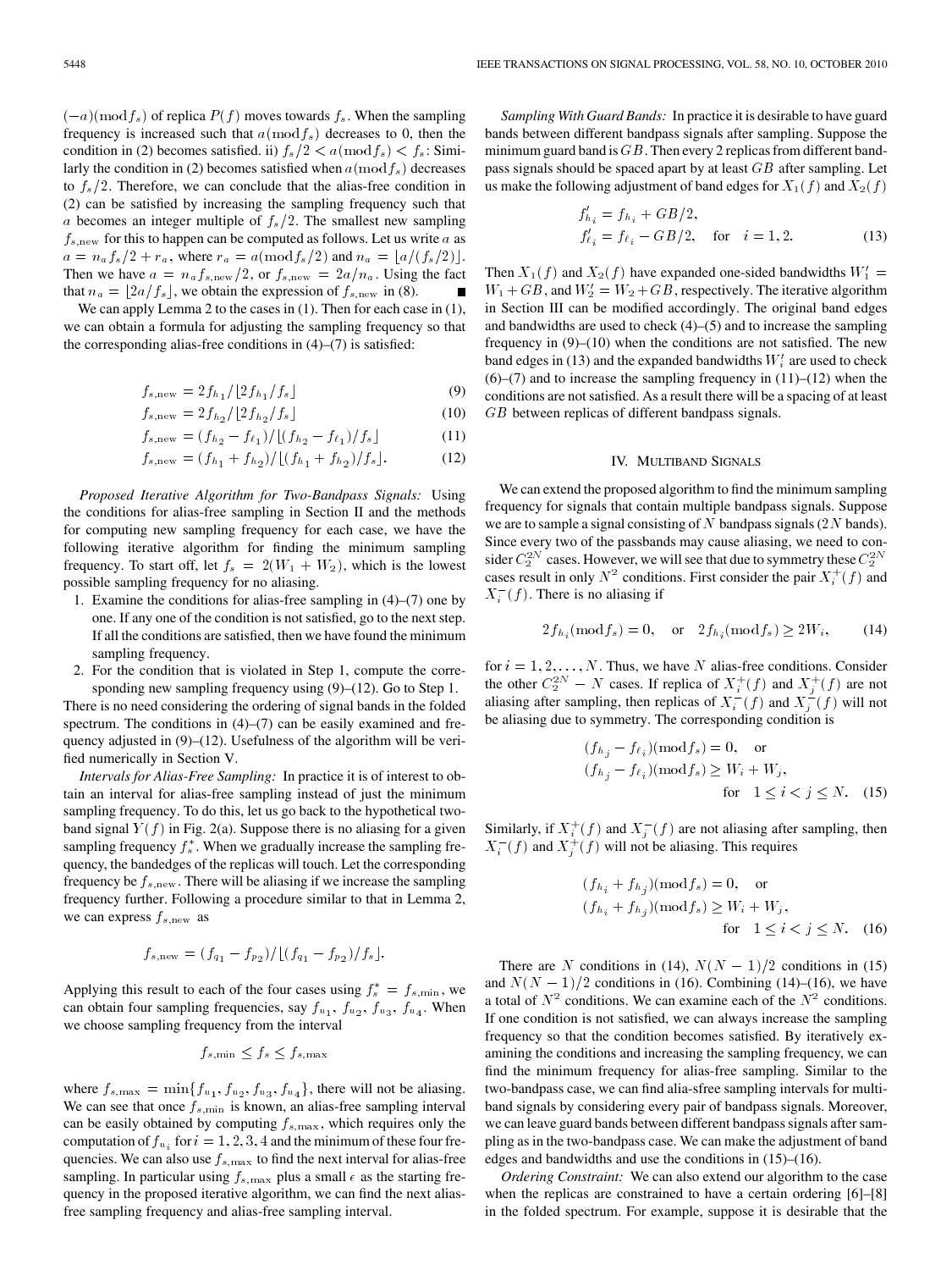TABLE I COMPLEXITY FOR FINDING THE MINIMUM SAMPLING FREQUENCY WITHOUT AN ORDERING CONSTRAINT FOR DIFFERENT COMBINATIONS OF BANDPASS SIGNALS

|                          | J <sub>s</sub> min | Method in [9] |     |      | Method in [10] |     |      | Proposed Method |     |      |
|--------------------------|--------------------|---------------|-----|------|----------------|-----|------|-----------------|-----|------|
|                          | (MHz)              | ADD.          | MUL | iter | ADD            | MUL | iter | ADD             | MUL | iter |
| GSM900, GSM1800          | 240                | 29            | 50  | 32   | 38             | 50  | 27   | 17              | 28  | 7    |
| DAB, 802.11g             | 46.788             | 65            | 122 | 80   | 161            | 296 | 150  | 42              | 78  | 18   |
| GSM900, WCDMA            | 64.3636            | 35            | 62  | 40   | 101            | 176 | 90   | 21              | 29  | 7    |
| DAB. WCDMA               | 13.9737            | 119           | 230 | 152  | 452            | 878 | 441  | 77              | 141 | 34   |
| GSM900, GSM1800, 802.11g | 320                | 105           | 186 | 120  | 87             | 109 | 59   | 60              | 42  | 8    |
| DAB, GSM1800, 802.11g    | 209.6139           | 75            | 126 | 80   | 99             | 133 | 71   | 41              | 36  | 6    |
| GSM900, DAB, WCDMA       | 77.2364            | 183           | 342 | 224  | 198            | 331 | 170  | 77              | 84  | 15   |

### TABLE II

COMPLEXITY FOR FINDING THE MINIMUM SAMPLING FREQUENCY WHEN THE SIGNALS BANDS IN THE FOLDED SPECTRUM ARE CONSTRAINED TO HAVE THE SAME ORDERING AS THE ORIGINAL BANDPASS SIGNALS

|                          | $J_{s,min}$ | Method in [8] |     |      | Proposed Method |     |      |  |
|--------------------------|-------------|---------------|-----|------|-----------------|-----|------|--|
|                          | (MHz)       | ADD           | MUL | iter | ADD             | MUL | iter |  |
| GSM900, GSM1800          | 417.78      | 16            | 24  | 3    | 13              | 26  | 4    |  |
| DAB, 802.11g             | 58.60       | 30            | 42  | 10   | 33              | 82  | 11   |  |
| GSM900, WCDMA            | 77.24       | 18            | 18  | 4    | 12              | 34  | 5    |  |
| DAB, WCDMA               | 14.02       | 26            | 34  | 8    | 27              | 66  | 9    |  |
| GSM900, GSM1800, 802.11g | 4864        | 8             | 16  | 4    | 37              | 62  | 8    |  |
| DAB, GSM1800, 802.11g    | 4864        | 16            | 32  | 8    | 54              | 94  | 12   |  |
| GSM900, DAB, WCDMA       | 4248        | 30            | 60  | 15   | 79              | 168 | 21   |  |

replicas follow the same ordering of the original bandpass signals. There is no aliasing if the sampling frequency  $f_s$  satisfies

$$
(f_{h_i}(\text{mod}f_s)) - (f_{h_{i-1}}(\text{mod}f_s)) \ge W_i,
$$
  

$$
i = 1, 2, \cdots, N, \text{ and } f_{h_N}(\text{mod}f_s) \le f_s/2
$$
 (17)

where we have used  $f_{h}$  = 0 for convenience. This implies  $f_{h_i}(\text{mod}f_s) \le f_s/2 - \sum_{j=i+1}^{N} W_j, \quad i = 1, 2, ..., N.$  Combining this condition with that in (17), we have the following necessary and sufficient condition for alias-free sampling with ordering constraint:

$$
f_{h_{i-1}}(\text{mod}f_s) + W_i \le f_{h_i} \cdot (\text{mod}f_s)
$$
  

$$
\le f_s/2 - \sum_{j=i+1}^{N} W_j, \quad i = 1, 2, ..., N.
$$
  
(18)

Using a procedure similar to the case without ordering constraint, we can examine the conditions in (18) one by one and increase  $f_s$  until all the conditions are satisfied. For instance, for a given  $f_s$  suppose the first  $(i - 1)$  equations are satisfied but the *i*th equation is not. Further suppose the first inequality of the  $i$ th equation does not hold and we are to increase the sampling frequency. Notice that the first inequality involves both  $f_{h_{i-1}}(\bmod f_s)$  and  $f_{h_i}(\bmod f_s)$  and it is much easier to make minimum increment in  $f_s$  to satisfy the second inequality. Such a new sampling frequency  $f_{s, new}$  can be computed using a procedure similar to that in Lemma 2 and we have

$$
f_{s,\text{new}} = \left(f_{h_i} + \sum_{j=i+1}^{N} W_j\right) / (\lfloor f_{h_i} / f_s \rfloor - 1/2). \tag{19}
$$

Now consider the case that the first inequality of the  $i$ th condition in (18) holds, but the second inequality does not. We can increase the sampling frequency such that the second inequality in (18) becomes an equality. The new sampling frequency can be computed using

$$
f_{s, \text{new}} = \left( f_{h_i} + \sum_{j=i+1}^{N} W_j \right) / (\lfloor f_{h_i} / f_s \rfloor + 1/2). \tag{20}
$$

The above discussion leads to the following iterative algorithm for finding the minimum sampling frequency with a constrained ordering. Let  $f_s = 2 \sum_{j=1}^{N} W_j$ .

- 1. Examine the conditions in (18) one by one. If any one of the condition is not satisfied, go to the next step. If all the conditions are satisfied, then we have found the solution.
- 2. For the condition that is violated in Step 1, compute the corresponding new sampling frequency using (19) or (20). Go to Step 1.

By modifying above algorithm slightly, we can find the minimum sampling frequency for an arbitrary ordering. This can be done by re-naming the bandpass signals. We can rename the replicas from left to right as replicas of  $X_1'(f)$ ,  $X_2'(f)$ , ...,  $X_N'(f)$ , the algorithm can then be applied on  $X_i'(f)$ .

#### V. SIMULATIONS

In this section, we apply the proposed algorithm to wireless applications. The bandpass signals considered in the simulations are GSM 900 (935–960 MHz, one-sided bandwidth 25 MHz), GSM 1800 (1805–1880 MHz, one-sided bandwidth 75 MHz) [19], DAB Eureka-147  $L$ -Band (1472.286–1473.822 MHz, one-sided bandwidth 1536 KHz) [20], IEEE 802.11g (2412–2432 MHz, one-sided bandwidth 20 MHz) [21], and WCDMA (2119–2124 MHz, one-sided bandwidth 5 MHz).

Table I lists the complexity of finding  $f_{s,min}$  for different combinations of two-bandpass signals and three-bandpass signals. The complexity is given in terms of numbers of multiplications (MUL), additions (ADD) and iterations (iter) counted in actual implementation of the algorithms. The simulation result demonstrates that the proposed method can reduce the number of additions, multiplications, and iterations considerably. Table II lists the minimum sampling frequency and complexity when there is an ordering constraint among the replicas. The constraint is such that in the  $[0, f_s)$  frequency range the replica of  $X_i^+(f)$  is at the left of  $X_{i+1}^+(f)$ . Although our method can also compute the minimum sampling frequency with constraint, the method in